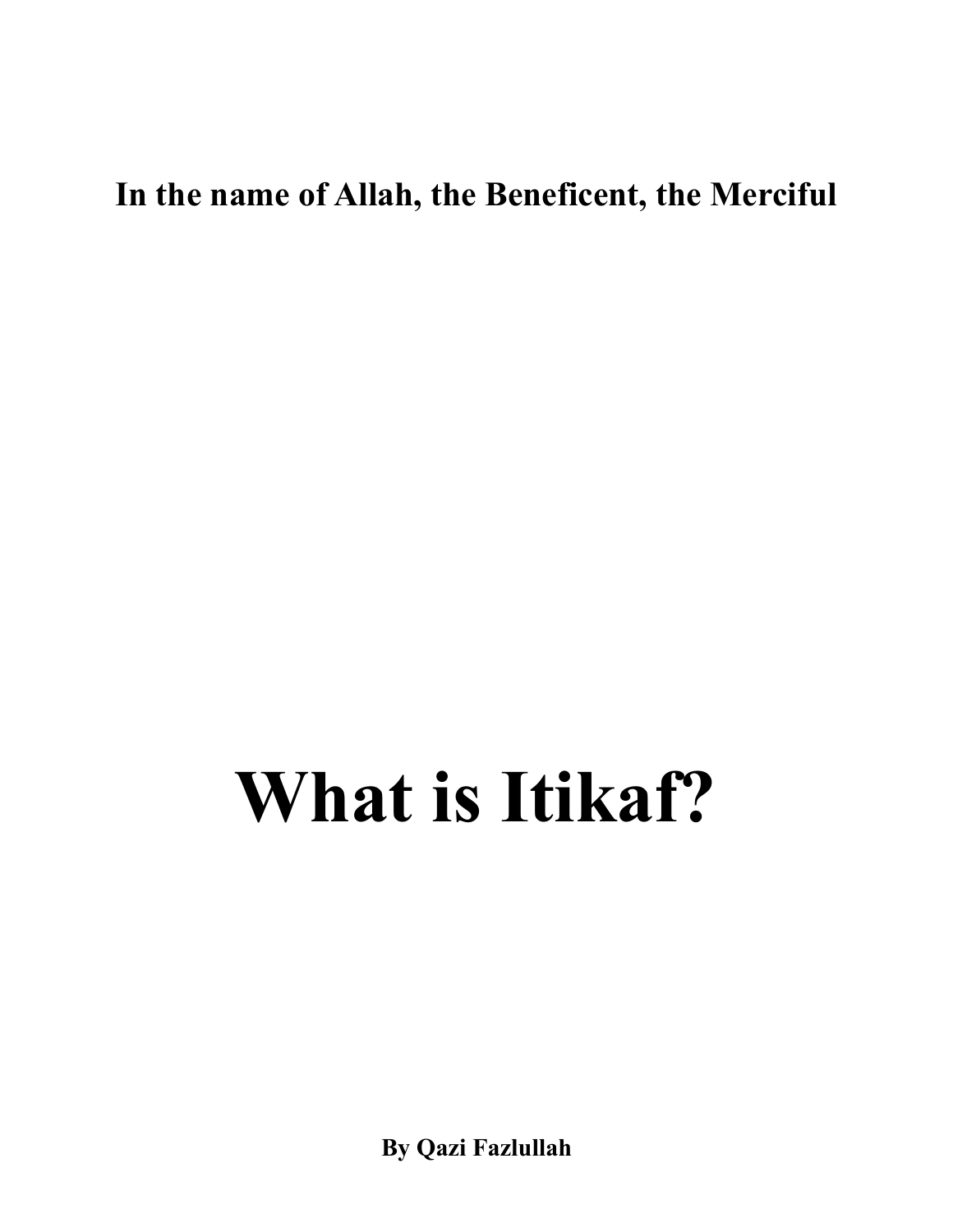The word "Itikaf" is used in the Holy Quran in different forms such as "aakifun" or "al aakifeen". Literally, it means confinement to a specific thing or place, or retreat and seclusion, while technically it means to confine oneself for sometime to a Masjid in order to stay there to worship or at least to withdraw oneself from worldly business.

This practice of seclusion is almost in each religion, and even the Meccans and the idolaters of the Arabian Peninsula used to perform the same practice for a few days annually or periodically. Prophet Muhammad (SAS) used to perform itikaf even before receiving the message. He was in seclusion in the cave of Hira when he received the message for the first time. While coming back from the city of Ta'if, he again performed this practice as Messenger in that same cave. The Prophet (SAS) used to fast in Mecca even before the fasting in Ramadan became mandatory.

Upon his migration to Madina, when fasting in Ramadan became mandatory he used to perform itikaf in the last 10 days of Ramadan in the Masjid. In the last year of his life, he did it for 20 days and nights which was considered an indication that he would not live until the next Ramadan.

Itikaf is a type of solitude and meditation to reach a state of mental tranquil and spiritual peace, and to clean, purify and sanctify one's inner self.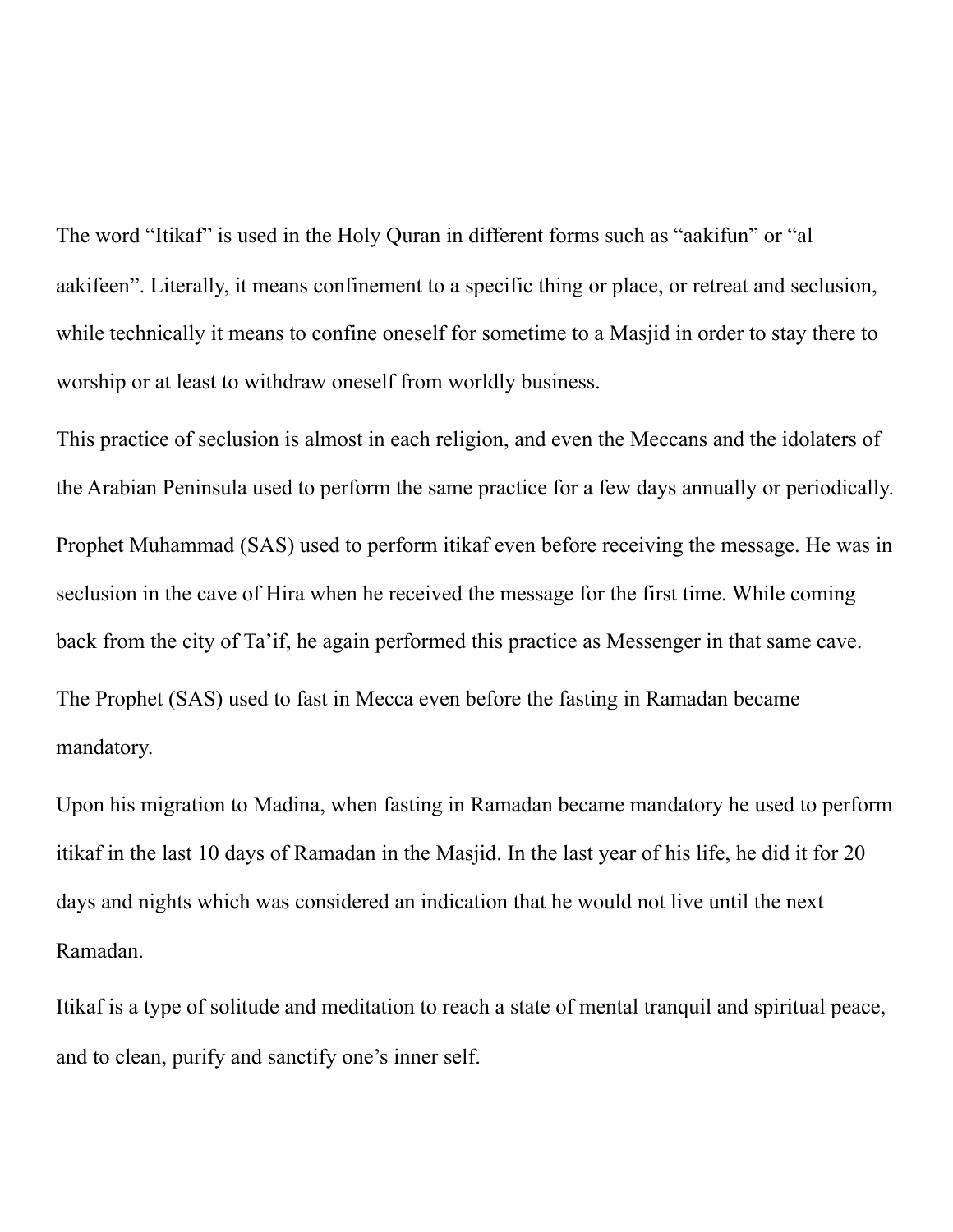When one becomes secluded and withdrawn from worldly business in a place of worship, he will be thinking of his Creator and will also feel a connection with his Creator, which will result in mental peace.

Performing itikaf is "Sunnah Kifa'I", which means it was the practice of the Prophet (SAS), and that at least one individual from each community must perform it. Otherwise, on the Day of Judgment the entire community would be held accountable for not performing itikaf. One may perform a nafl type of itikaf in a Masjid for one or two days, or even for an hour according to Imam Shafi, Imam Yusuf, and Imam Muhammad.

Itikaf should be in a Masjid where the five daily prayers are held and prayed, and it is recommended that Friday prayer also be prayed there. However, if Friday prayer is not held at that Masjid, he may travel to another nearby Masjid, but should not waste time outside the Masjid while in itikaf (according to the Hanafi School). Imam Ahmad says it must be in a Masjid where the five daily prayers are performed, and Imam Malik and Imam Shafi allow itikaf in any Masjid.

One who is in itikaf must not go out of Masjid but for a reasonable cause such as using the bathroom if it is outside of the Masjid, or to the kitchen if that is outside as well, as these are unavoidable needs. To travel outside of the Masjid without reasonable cause would break one's itikaf. According to the Hanafi School, one may make it up next time.

Women may also perform itikaf but in their homes at their specified prayer areas.

For the purpose of itikaf, all Masjids are equal, but if someone gave a pledge to Allah that he will do itikaf in Haram Makki, or Haram Madani, or in Baitul Maqdis, then he is bound to do it where he said.